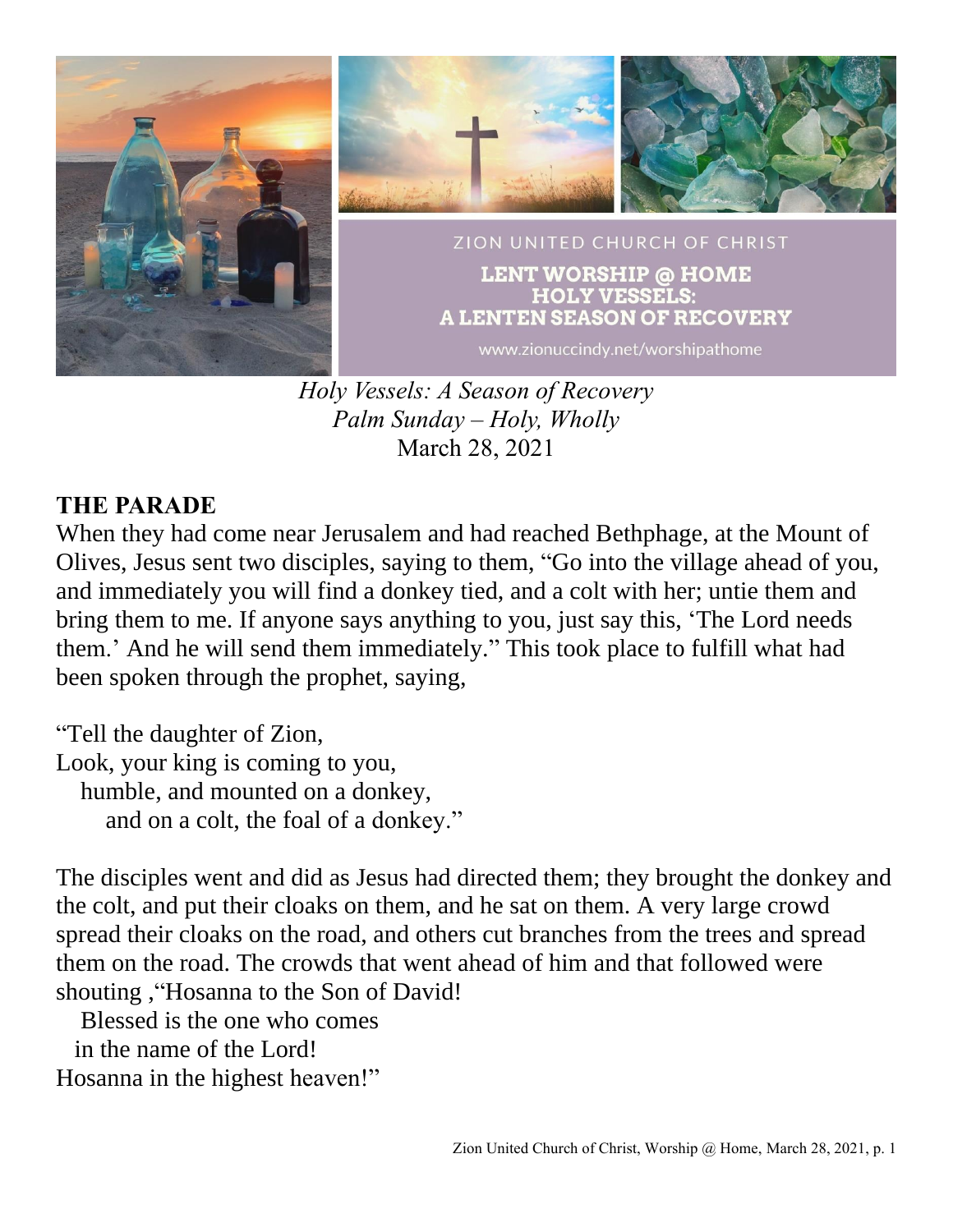When he entered Jerusalem, the whole city was in turmoil, asking, "Who is this?" The crowds were saying, "This is the prophet Jesus from Nazareth in Galilee."

**PRELUDE** *Processional of the Redeemer*, Martha Main

# **GATHERING**

We have seen that the stories of Jesus' healing ministry are filled words *and* deeds. When he rides into Jerusalem, the people had hopes he would heal the oppressive system they were living under. We know that his healing was not confined to that moment in history, but offers a new way of life that has made a case for compassion for all, especially "the least," ever since.

*Lenten Anthem: "Holy Vessels"*

*Vessels, holy and whole Broken, needing the One Open, body and soul Healer, come.*

As we head into the events of Holy Week, we begin to see that our ability to forgive ourselves and others is the foundation that can transform infirmities and allow us to move on. We integrate our beliefs and actions for the health of the whole. The parade of compassionate power we celebrate today is underscored by a another healing story of transformation, symbolizing our ability to fuel our movement of recovery. We glorify God for beautiful words *and* works of wholeness and share that treasured beauty with others. We know there will still be pain, but we also know love will win.

*Vessels, holy and whole Broken, needing the One Open, body and soul Healer, come.*

# **WE CONFESS OUR SINS TO GOD**

We have approached confession each week in Lent in such a way that we lay bare the brokenness in order to begin the process of healing. Along the way we have acknowledged our need to restore our own Holy Vessels while attending to our role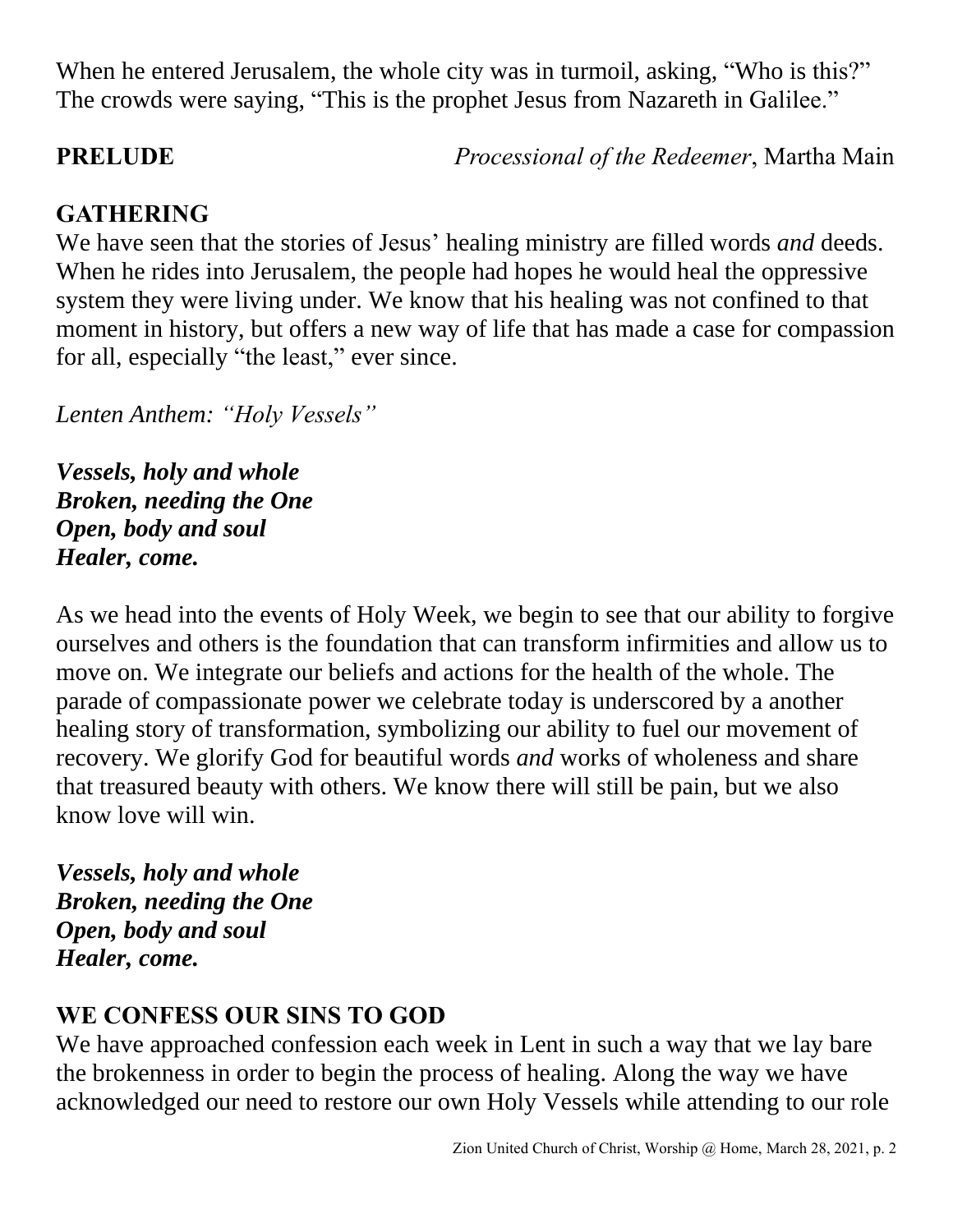in the healing of the community and the world. The work of healing will continue as we integrate all we have learned with all that we will do moving forward. For now, we remember how hard it is to move from thinking to doing. Let us pray:

Forgiving God, we have opened ourselves to healing and sometimes it is easier to pray nice prayers than to do the hard work of putting into action what needs to happen. Help us remember the sacred nature of the holy vessels that we are, fragile and susceptible to shattering and yet capable of transformation. Help us to see ourselves as you see us. Help us to believe in our ability to change and heal as you believe in us.

Help us, Healer. Show us our strength. Forgive our inertia. Move us to move one step at a time toward greater care. In this silence, we sense and acknowledge our yearning for wholeness. *Time for silent confession…*Amen.

### **ASSURANCE OF GRACE**

Know this: You are never alone in the struggle. No. Matter. What. Jesus is on the journey with us. Life's parade is not passing you by. You are part of this Body of Christ, a community seeking healing. For you, for me, for all. Take a deep breath in to let this truth fill you…and breathe out with the relief of assurance.

### **HYMN** *Hosanna, Loud Hosanna*

## **WE HEAR GOD'S WORD** *Matthew 9:1-8*

And after getting into a boat he crossed the sea and came to his own town. And just then some people were carrying a paralyzed man lying on a bed. When Jesus saw their faith, he said to the paralytic, "Take heart, son; your sins are forgiven." Then some of the scribes said to themselves, "This man is blaspheming." But Jesus, perceiving their thoughts, said, "Why do you think evil in your hearts? For which is easier, to say, 'Your sins are forgiven, 'or to say, 'Stand up and walk'? But so that you may know that the Son of Man has authority on earth to forgive sins"—he then said to the paralytic—"Stand up, take your bed and go to your home." And he stood up and went to his home. When the crowds saw it, they were filled with awe, and they glorified God, who had given such authority to human beings.

**HYMN** *Hosanna,* Zion Virtual Choir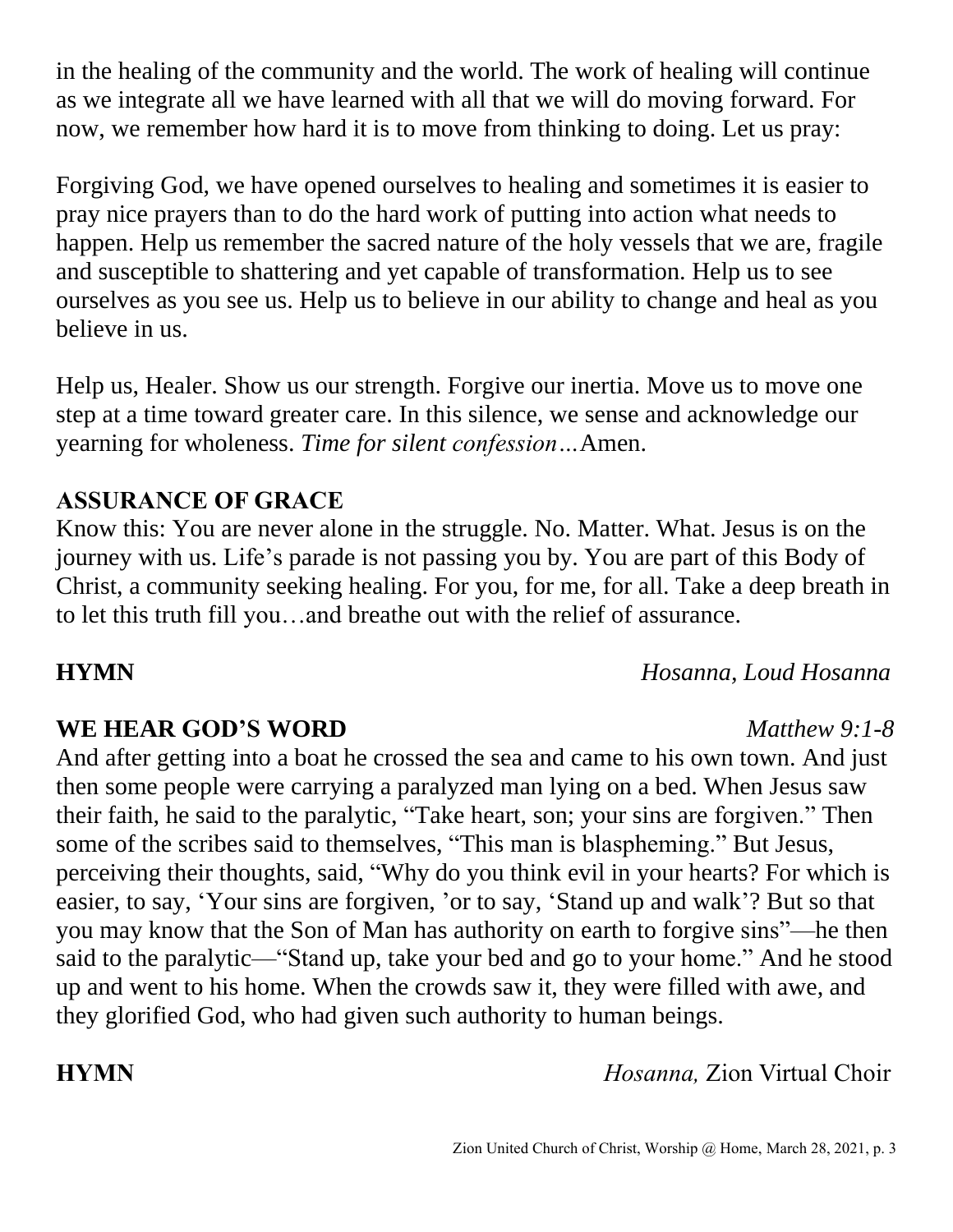## **WE RESPOND TO GOD'S WORD WITH OUR GIVING**

**Invitation –** Jesus gave himself for the healing of the world. With humble hearts bowed in awe, let us offer ourselves and our gifts to God.~

**March Benevolence** – Our March Benevolence Offering will go to support One Great Hour of Sharing (OGHS). OGHS, part of Our Church's Wider Mission, is the special mission offering of the United Church of Christ that carries God's message of love and hope to people in crisis. The UCC works with international partners to provide sources of clean water, food, education and health care, small business micro-credit, advocacy and resettlement for refugees and displaced persons, and emergency relief and rehabilitation. One Great Hour of Sharing also supports domestic and international ministries for disaster preparedness and response. If you'd like to support OGHS, please, clearly indicated on your envelope, check, or PayPal note what portion of your donation you'd like to go to support this ministry.

You can mail your offerings to our office. We check the mail regularly. Zion United Church of Christ 8916 E. Troy Ave. Indianapolis, IN 46239

Or, you can donate through our website through our secure PayPal button at www.zionuccindy.net/donate. Please know that PayPal receives a 2.2% processing fee and a \$0.30 transaction charge. You are able to set up reoccurring, monthly payments.

**We Give Thanks** – Holy God, we give thanks for your saving love made known to us in the life, death, and resurrection of Christ. Bless these gifts that they may bring life on earth as in heaven; in Christ's name we pray. Amen.

**HYMN** *All Glory, Laud and Honor*

## **COMMISSION**

## **We Are Sent Forth with a Blessing**

In this series, we have seen that Jesus' healing actions often get "buzz" from onlookers. This day we have seen two different reactions from the crowd: shouts of